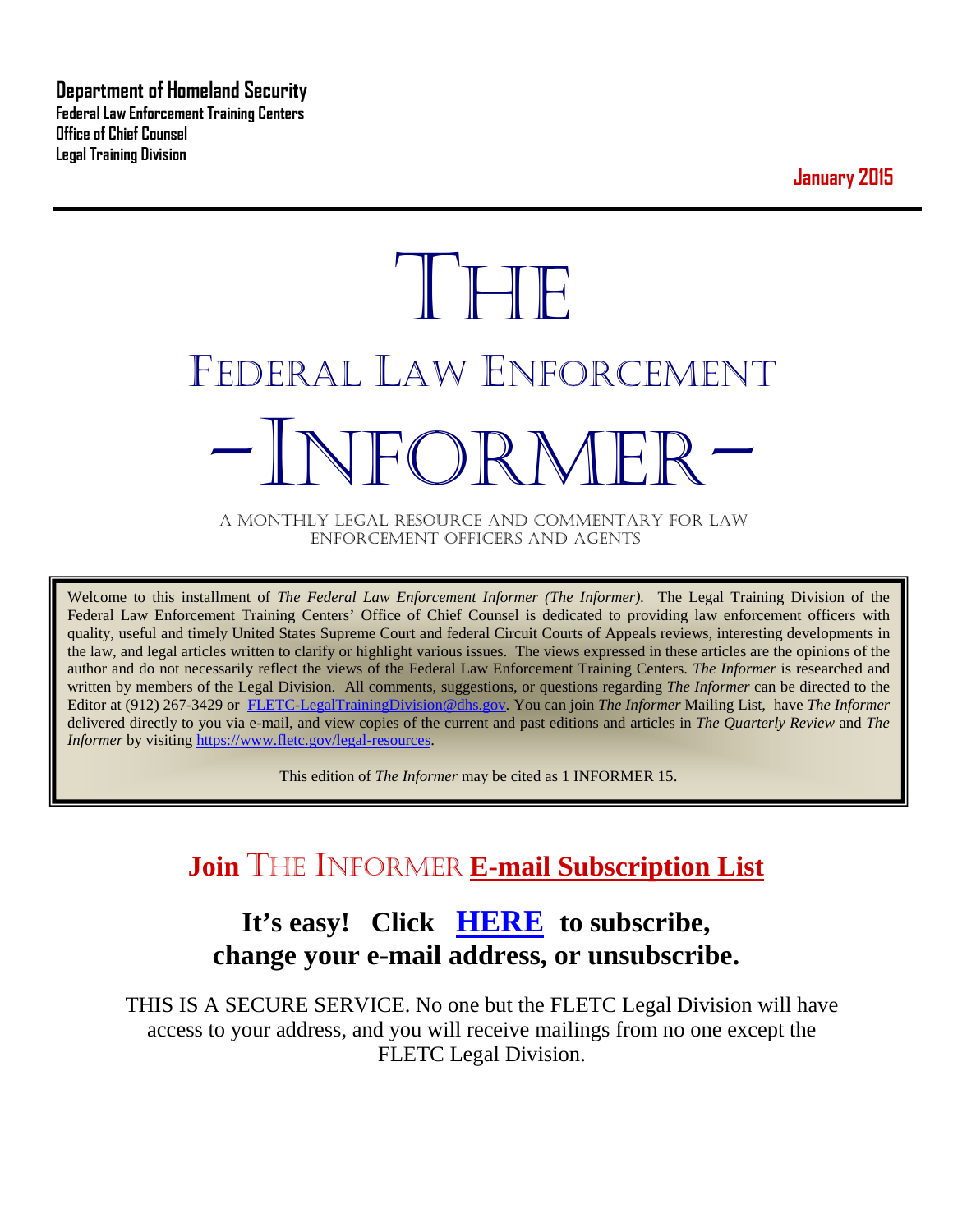# **The Informer – January 2015**

# **Case Summaries**

# **[Circuit Courts of Appeals](#page-3-0)**

#### **[First Circuit](#page-3-1)**

| United States v. Davis: Whether an officer's conversation with a suspect during the<br>ride to the police station constituted the functional equivalent                                                     |
|-------------------------------------------------------------------------------------------------------------------------------------------------------------------------------------------------------------|
| Hunt v. Massi: Whether a suspect had a clearly established right to be handcuffed with                                                                                                                      |
| United States v. Castro-Caicedo: Whether an unduly suggestive identification procedure                                                                                                                      |
| <b>Third Circuit</b>                                                                                                                                                                                        |
| United States v. Burnett: Whether the defendant had a reasonable expectation of privacy<br>in a car used in a robbery and whether a photo array that led                                                    |
| <b>Seventh Circuit</b>                                                                                                                                                                                      |
| United States v. Price: Whether an officer exceeded the scope of a consent search of the                                                                                                                    |
| United States v. Borostowski: Whether a suspect was in custody for Miranda purposes<br>during an interview by officers and whether the officers<br>lawfully searched a car not listed in the search warrant |
| <b>Eighth Circuit</b>                                                                                                                                                                                       |
| United States v. Mohr: Whether the defendant validly invoked his right to counsel                                                                                                                           |
| Reeves v. King: Whether a detention officer violates his duty to protect an inmate                                                                                                                          |
| United States v. Daniels: Whether the defendant's waiver of his Miranda rights and<br>subsequent statements to officers was voluntary10                                                                     |
| <b>Ninth Circuit</b>                                                                                                                                                                                        |
| United States v. Camou: Whether a warrantless search of the defendant's cell phone                                                                                                                          |
| <b>Tenth Circuit</b>                                                                                                                                                                                        |
| United States v. Hood: Whether officers had reasonable suspicion to stop and frisk                                                                                                                          |
| United States v. Denson: Whether officers lawfully entered the defendant's<br>house to arrest him and the seizure of firearms during                                                                        |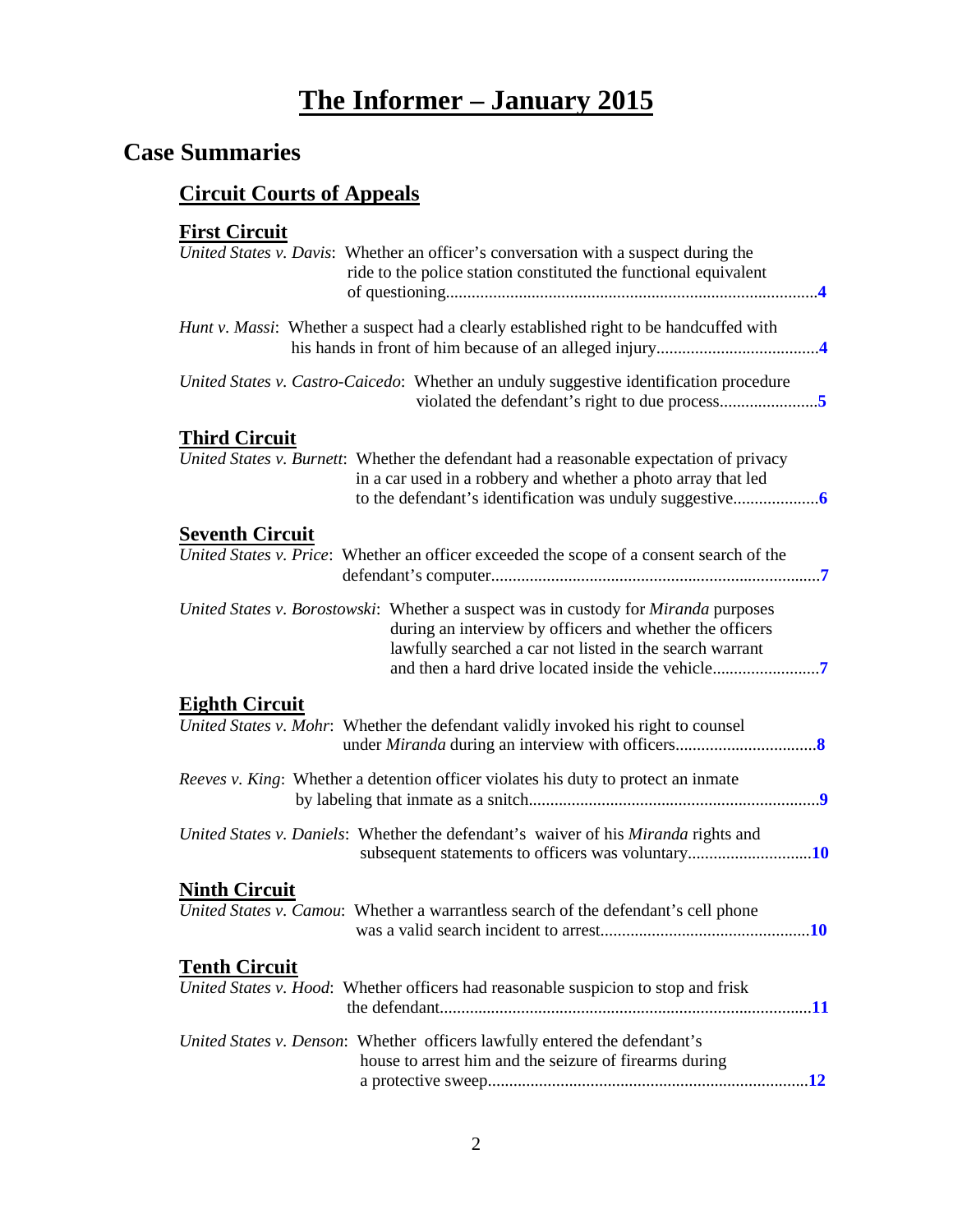#### **Eleventh Circuit**

|                                     | United States v. Baldwin: Whether officers were required to obtain a warrant before                                                              |             |
|-------------------------------------|--------------------------------------------------------------------------------------------------------------------------------------------------|-------------|
| <b>District of Columbia Circuit</b> | United States v. Williams: Whether an officer lawfully conducted a traffic stop and<br>whether the search of the defendant's car was valid under | $\sqrt{14}$ |

♦

# **FLETC Informer Webinar Series**

#### **1. Law Enforcement Legal Refresher Training**

2-hour webinar presented by Bruce-Alan Barnard, FLETC Legal Division

This two-hour block of instruction focuses on *Fourth* and *Fifth Amendment* law and is designed to meet the training requirements for state and federal law enforcement officers who have mandated two-hour legal refresher training requirements.

#### **Date and Time: Wednesday, February 18, 2015: 2:30 p.m. EST.**

To join this webinar: **<https://share.dhs.gov/lgd0312>**

**\*\*\*\*\*\*\*\*\*\*\*\*\*\*\*\*\*\*\*\*\*\*\*\*\*\*\*\*\*\*\*\*\*\*\*\*\*\*\*\*\*\*\*\*\*\*\*\*\*\*\*\*\*\*\*\*\*\*\*\*\*\*\*\*\*\*\*\*\*\*\*\*\*\*\***

#### ♦

## **To participate in a FLETC Informer Webinar:**

- 1. Click on the appropriate link above to access the Homeland Security Information Network (HSIN).
- 2. If you have a HSIN account, enter with your login and password information.
- 3. If you do not have a HSIN account click on the button next to "Enter as a Guest."
- 4. Enter your name and click the "Enter" button.
- 5. You will now be in the meeting room and will be able to participate in the webinar.
- 6. Even though meeting rooms may be accessed before a webinar, there may be times when a meeting room is closed while an instructor is setting up the room.
- 7. Meeting rooms will be open and fully accessible at least one-hour before a scheduled webinar.
- 8. Training certificates will be provided at the conclusion of each webinar.

**\*\*\*\*\*\*\*\*\*\*\*\*\*\*\*\*\*\*\*\*\*\*\*\*\*\*\*\*\*\*\*\*\*\*\*\*\*\*\*\*\*\*\*\*\*\*\*\*\*\*\*\*\*\*\*\*\*\*\*\*\*\*\*\*\*\*\*\*\*\*\*\*\*\*\***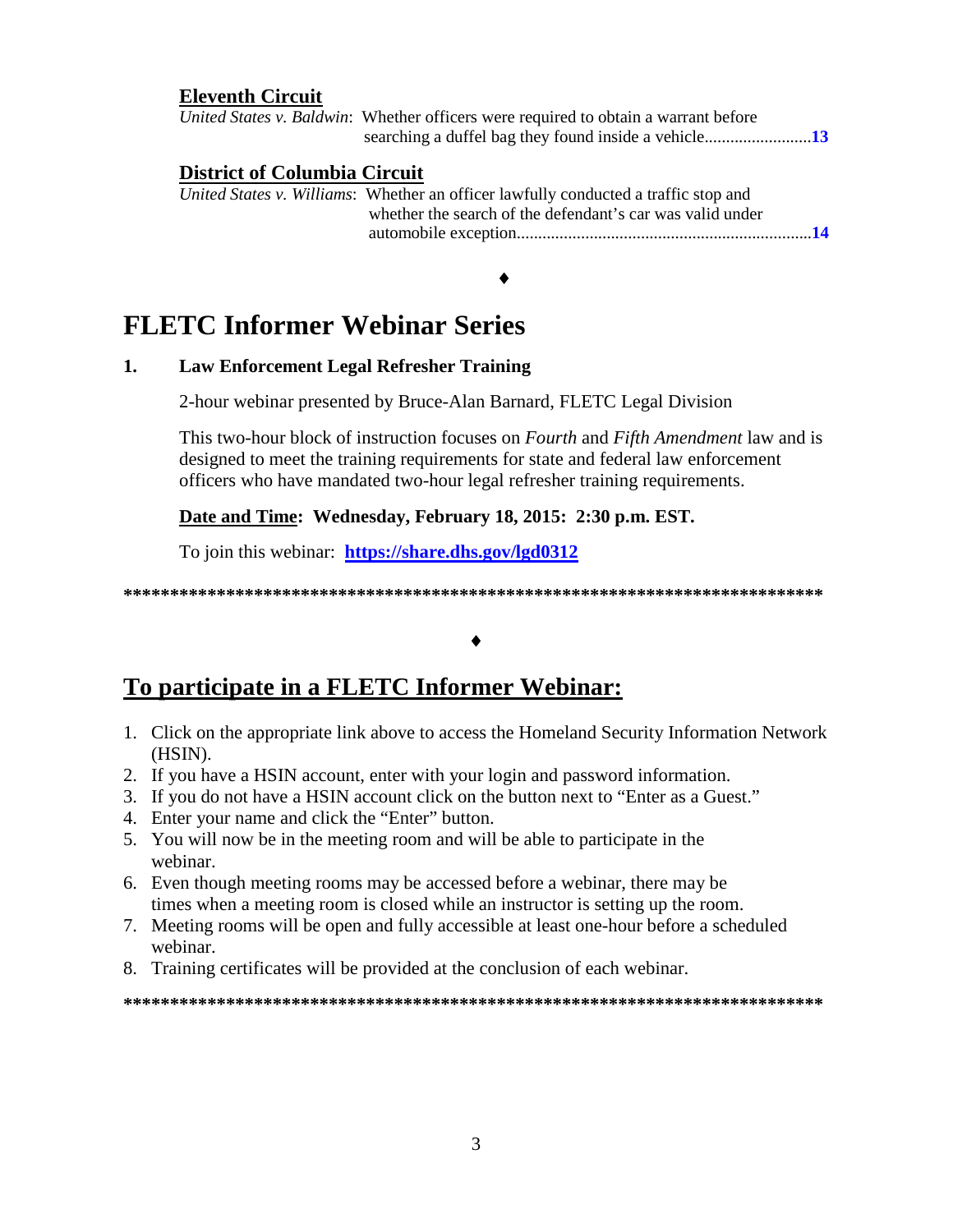# CASE SUMMARIES

# Circuit Courts of Appeal

# <span id="page-3-1"></span><span id="page-3-0"></span>**First Circuit**

#### <span id="page-3-2"></span>**United States v. Davis, 2014 U.S. App. LEXIS 23118 (1st Cir. Me. Dec. 9, 2014)**

Davis, who was living with his girlfriend Hicks and her children, was on state probation for two felony convictions. Hicks' mother called Davis' probation officer and reported there were guns and drugs at Hicks' house. In response, Davis' probation officer and several other officers went to Hicks' house to conduct a home visit. Davis was arrested for being a felon in possession of a firearm after the officers found two rifles and ammunition in the house.

During the ride to the station, the officer and Davis engaged in a brief conversation. The officer testified that he asked Davis general questions concerning Davis' probation and whether Davis was currently employed. At one point, Davis told the officer he was angry with Hicks because "he (Davis) knew the firearms were in the house and she (Hicks) was supposed to get those out of the house." The officer stated that Davis' volunteered statement was not in response to any question he asked. The officer further testified he did not respond to Davis' statement, as Davis had not been provided *Miranda* warnings.

At trial, Davis argued the statement he made to the officer during the ride to the police station should have been suppressed because the officer had not provided him *Miranda* warnings.

The court disagreed. *Miranda* warnings must be provided when a person who is in police custody is subjected to interrogation. Interrogation can either be express questioning or the functional equivalent of questioning by a police officer. The functional equivalent of questioning are any words or actions by a police officer that the officer should know is reasonably likely to elicit an incriminating response from the suspect. While it was undisputed that Davis was in custody, the court found that nothing suggested a reasonable officer would have believed that general questions concerning Davis' probation status or employment would elicit Davis' comments regarding his anger toward Hicks for failing to remove the rifles from the home. As a result, the court concluded the officer's questions during the ride to the police station did not constitute the functional equivalent of questioning and Davis' statement made during his transport to the police station did not violate his *Fifth Amendment* right to be free from self-incrimination.

Click **[HERE](http://cases.justia.com/federal/appellate-courts/ca1/13-2292/13-2292-2014-12-09.pdf?ts=1418148030)** for the court's opinion.

\*\*\*\*\*

#### <span id="page-3-3"></span>**Hunt v. Massi, 2014 U.S. App. LEXIS 23204 (1st Cir. Mass. Dec. 10, 2014)**

Police officers went to Hunt's house to arrest him on an outstanding warrant for failure to pay a traffic fine. The officers were aware that Hunt had been arrested approximately two months earlier for his involvement in a drug-trafficking ring. When an officer told Hunt he was under arrest, Hunt requested that he be handcuffed with his hands in front of him. Hunt explained that he had undergone surgery on his stomach the week before, and claimed that he could not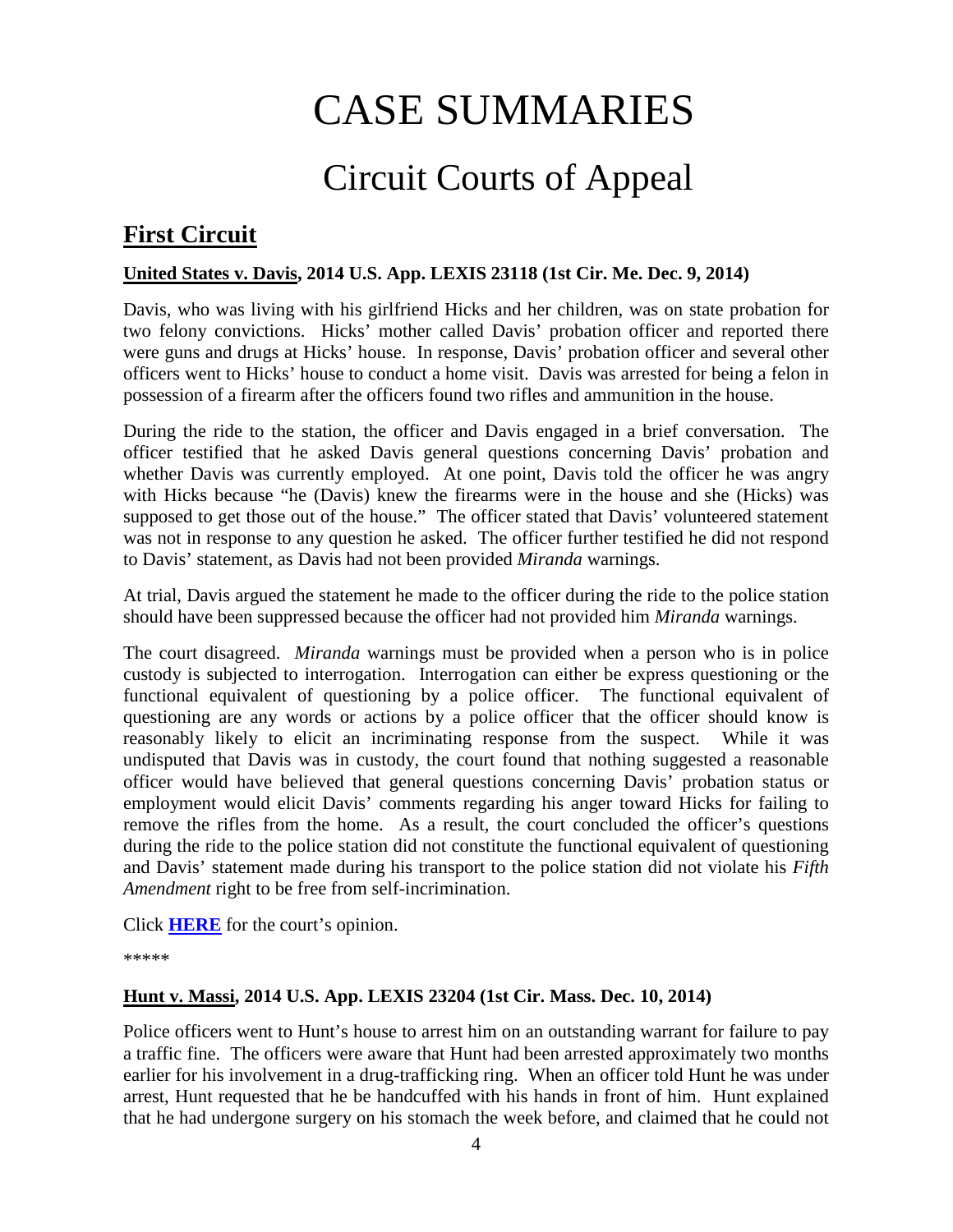be handcuffed with his hands behind him. An officer lifted Hunt's shirt to look at Hunt's stomach; however, the officer saw nothing that caused him to believe that Hunt needed to be handcuffed with his hands in front of him. When the officer told Hunt to put his arms behind his back, Hunt refused. A scuffle ensued, and after a short struggle, the officers handcuffed Hunt with his hands behind his back. Hunt sued the police officers, claiming violations of his federal constitutional rights under *42 U.S.C. § 1983*, as well as several state torts laws.

The district court held the officers were not entitled to qualified immunity, concluding that Hunt had a clearly established right to be handcuffed with his hands in front of him because of his alleged injury. The officers appealed.

The court of appeals agreed with the officers. In this case, the court concluded a reasonable officer would not have believed the decision to handcuff Hunt with his arms behind his back constituted excessive force. The officers knew of Hunt's serious and recent criminal history. In addition, the officers examined the site of Hunt's recent surgery and determined that no new injury would result from handcuffing Hunt with his hands behind his back. Finally, the court stated that most of the cases finding excessive force incident to handcuffing involved injuries to the shoulder or arm. As a result, the officers were entitled to qualified immunity on Hunt's excessive force claims under *§ 1983*.

Click **[HERE](http://cases.justia.com/federal/appellate-courts/ca1/14-1379/14-1379-2014-12-10.pdf?ts=1418239808)** for the court's opinion.

\*\*\*\*\*

#### <span id="page-4-1"></span><span id="page-4-0"></span>**United States v. Castro-Caicedo, 2014 U.S. App. LEXIS 24427 (1st Cir. Mass. Dec. 24, 2014)**

In 2012, a confidential informant (CI) told federal agents that in 2009 on two occasions he met with a person who owned a home in Colombia, who wanted to ship cocaine into the United States. The agents then showed the CI eleven photographs, the last of which was an image of Castro. Upon seeing the last photograph, the CI identified it as depicting the owner of the house with whom he had made the deal to ship the cocaine. At trial, over Castro's objection, the government introduced the CI's identification of Castro to the agents. Even though the district court held the photographs had been assembled in a manner that was unduly suggestive, the court held the CI's identification was still reliable enough to present to the jury. The jury convicted Castro, who appealed.

The court of appeals affirmed Castro's conviction. The court agreed the eleven photographs were shown to the CI in a manner so suggestive that it gave rise to the risk of an unreliable identification. Specifically, the court noted of the eleven photographs, the photograph of Castro depicted a person far older and with darker skin than any of the men depicted in the other photographs. As a result, the court found the use of those eleven photographs was designed to cue the CI to pick out Castro's photograph.

However, even if the identification procedure was unduly suggestive, the court found the CI's identification was still sufficiently reliable to allow a jury to consider it. First, the CI had a good opportunity to view Castro during two face-to-face conversations that lasted close to 90 minutes. Second, the CI testified he paid close attention to Castro during these conversations. Third, the CI's prior description of the man with whom he met was consistent with Castro's appearance. Fourth, there was no indication that the CI was uncertain that the man he identified from the photographs was the man with whom he had previously met. Finally, the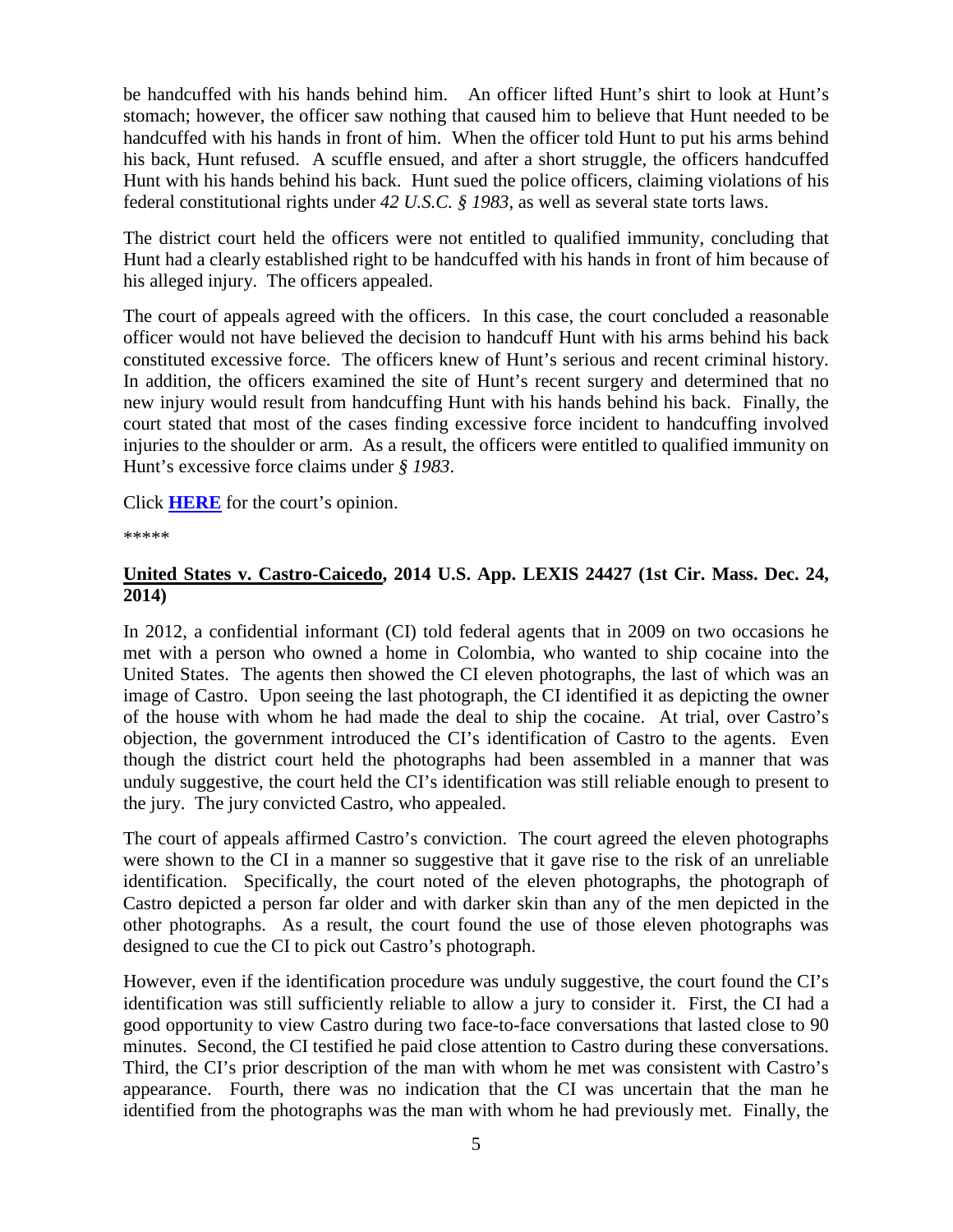court found the circumstances surrounding the meetings between the CI and Castro rendered the four and one half year gap between the CI's last conversation with Castro and the identification procedure of little importance.

Click **[HERE](http://cases.justia.com/federal/appellate-courts/ca1/13-1046/13-1046-2014-12-24.pdf?ts=1419442214)** for the court's opinion.

\*\*\*\*\*

# **Third Circuit**

#### <span id="page-5-0"></span>**United States v. Burnett, 2014 U.S. App. LEXIS 22662 (3d Cir. Pa. Dec. 2, 2014)**

Burnett and Hankerson planned to rob a jewelry store. On the day of the robbery, Hankerson borrowed a car from his girlfriend, Adams, picked Burnett up, and the two men drove to the jewelry store and robbed it. After the robbery, Hankerson and Burnett drove a short distance, placed stolen items from the robbery in the trunk of the car, and walked away. A short time later, officers discovered Adams' car, towed it to a police garage, obtained a warrant and searched it. The officers found evidence linking Hankerson and Burnett to the robbery. In addition, Burnett was identified as one of the robbers through the use of a photo array. The government indicted Burnett for a variety of federal criminal offenses.

Burnett moved to suppress the evidence recovered from the trunk of the car, arguing the officers lacked probable cause to seize the car and that the judge did not have probable cause to issue the search warrant. Burnett also argued the photo array that led to his identification was unduly suggestive because the photos of the other individual in the array did not resemble him.

The court disagreed. First, Burnett failed to establish that he had a reasonable expectation of privacy in the car. Adams, the owner of the car, did not know Burnett and she did not give him permission to occupy her car. Consequently, Burnett did not have standing to object to the search of Adams' car or its contents.

Second, the court held the photo array used by the officer was not unduly suggestive. A photographic array is not unduly suggestive just because certain characteristics of a defendant or photograph set him apart from the other persons pictured in the array. The court emphasized that the key issue is whether differences in the characteristics "sufficiently distinguish" a defendant to suggest to the witness that he is the one who committed the offense. In this case, the court held that all of the men in the array were of a similar age; there was no striking difference in the amount of heard hair each had; and the skin color of the members of the array were not strikingly different. The court concluded that any slight differences in the appearances of the men depicted in the array did not rise to the level of being unduly suggestive, and did not create a substantial risk of misidentification.

Click **[HERE](http://law.justia.com/cases/federal/appellate-courts/ca3/14-1288/14-1288-2014-12-02.html)** for the court's opinion.

\*\*\*\*\*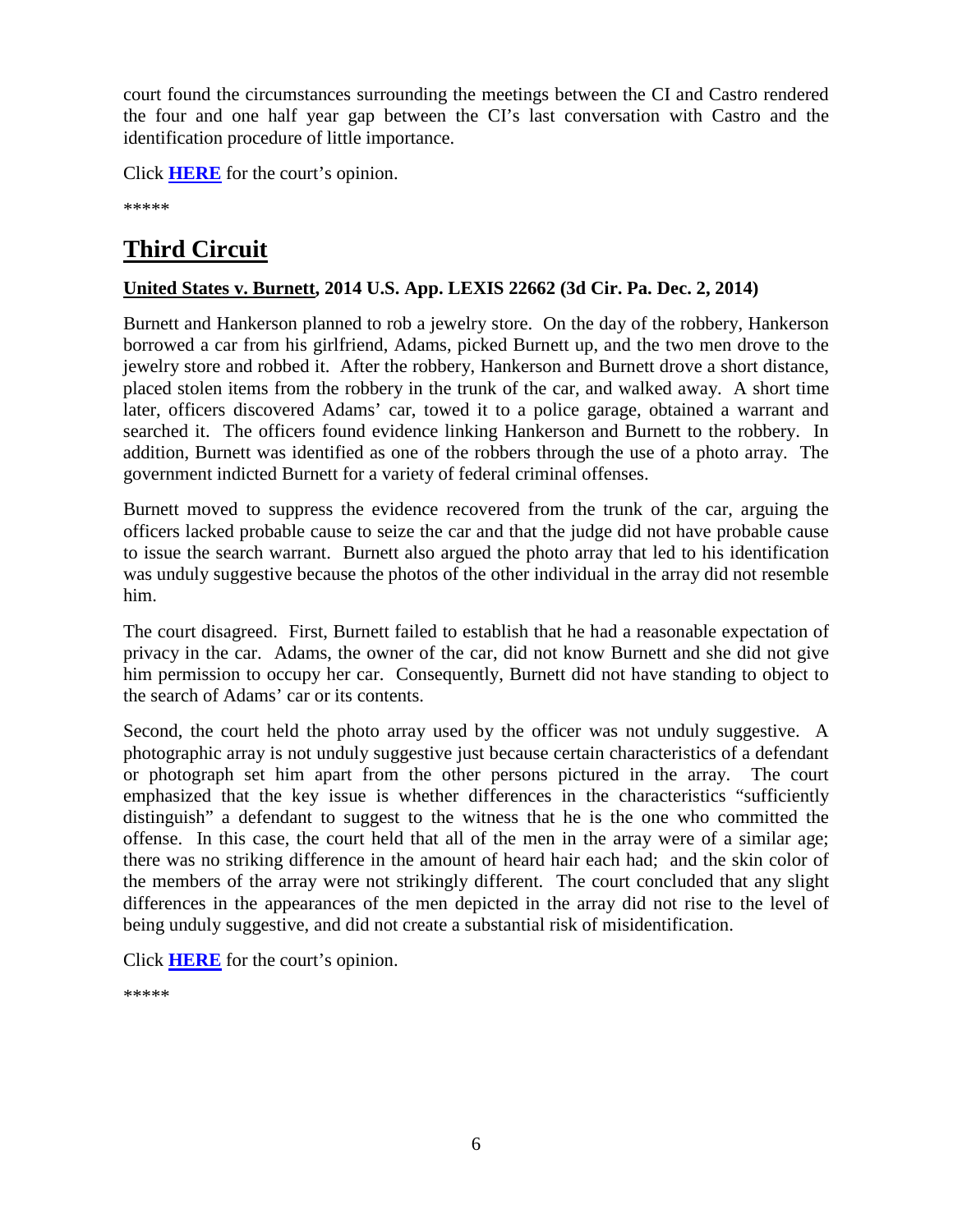# **Seventh Circuit**

#### <span id="page-6-0"></span>**United States v. Price, 2014 U.S. App. LEXIS 22996 (7th Cir. Ill. Dec. 5, 2014)**

During an interview, an officer asked Price if he would consent to a search of his laptop computer. Price turned the computer toward the officer and said she could look at it. The officer told Price she lacked training in computer forensics and that other law enforcement officers would have to conduct the search. Price agreed to the search and signed a Consentto-Search form. A forensic examination of Price's laptop uncovered images and videos of child pornography. The government charged Price with producing and possessing child pornography.

Price argued the evidence found on his laptop should have been suppressed, claiming he only consented to a contemporaneous search of his laptop by the officer herself, not a later forensic examination by other officers.

The court disagreed. First, the officer told Price she was not trained in computer forensics and that other law enforcement officers would have to conduct the search of the laptop. Second, the Consent-to-Search form that Price signed referred to a "complete search" of the laptop. Under these circumstances, the court held a reasonable person would have understood the scope of his consent was not limited to an immediate search by the requesting officer by herself.

#### Click **[HERE](http://cases.justia.com/federal/appellate-courts/ca7/12-1880/12-1880-2014-12-05.pdf?ts=1417811439)** for the court's opinion.

\*\*\*\*\*

#### <span id="page-6-1"></span>**United States v. Borostowski, 2014 U.S. App. LEXIS 24661 (7th Cir. Ill. Dec. 31, 2014)**

Federal agents obtained a warrant to search Borostowski's house where he lived with his parents and sister. The warrant authorized the agents to search the premises for any digital media that could contain child pornography. When a team of thirteen agents arrived to execute the warrant, one agent detained Borostowski outside in handcuffs for approximately twenty-five minutes while the other agents secured the house. Once the house was secured, two agents interviewed Borostowski in his sister's bedroom. The agents removed the handcuffs, told Borostowski he was not under arrest, and then told Borostowski they would like to interview him. One of the agents read Borostowski his *Miranda* rights and asked Borostowski if he understood them. Borostowski told the agent he understood his rights and then stated, "But I think I should have an attorney present." The agent told Borostowski he was not sure what Borostowski meant and suggested they discuss the matter further. After a short conversation Borostowski agreed to be interviewed and signed the consent portion of the *Miranda* rights form. During the next two hours, Borostowski made numerous incriminating statements to the interviewing agents. At one point Borostowski said to the agents, "I probably should have an attorney." However, the agents did not consider this statement to be an unequivocal request for counsel, and continued questioning Borostowski, who subsequently made additional incriminating statements.

While Borostowski was being questioned, other agents searched the house, but were unable to locate a specific hard drive the agents believed Borostowski owned. An agent described the hard drive to Borostowski's mother, Dollie, who told the agent she believed the hard drive was located in her car, which was parked in the driveway. Dollie consented to a search of her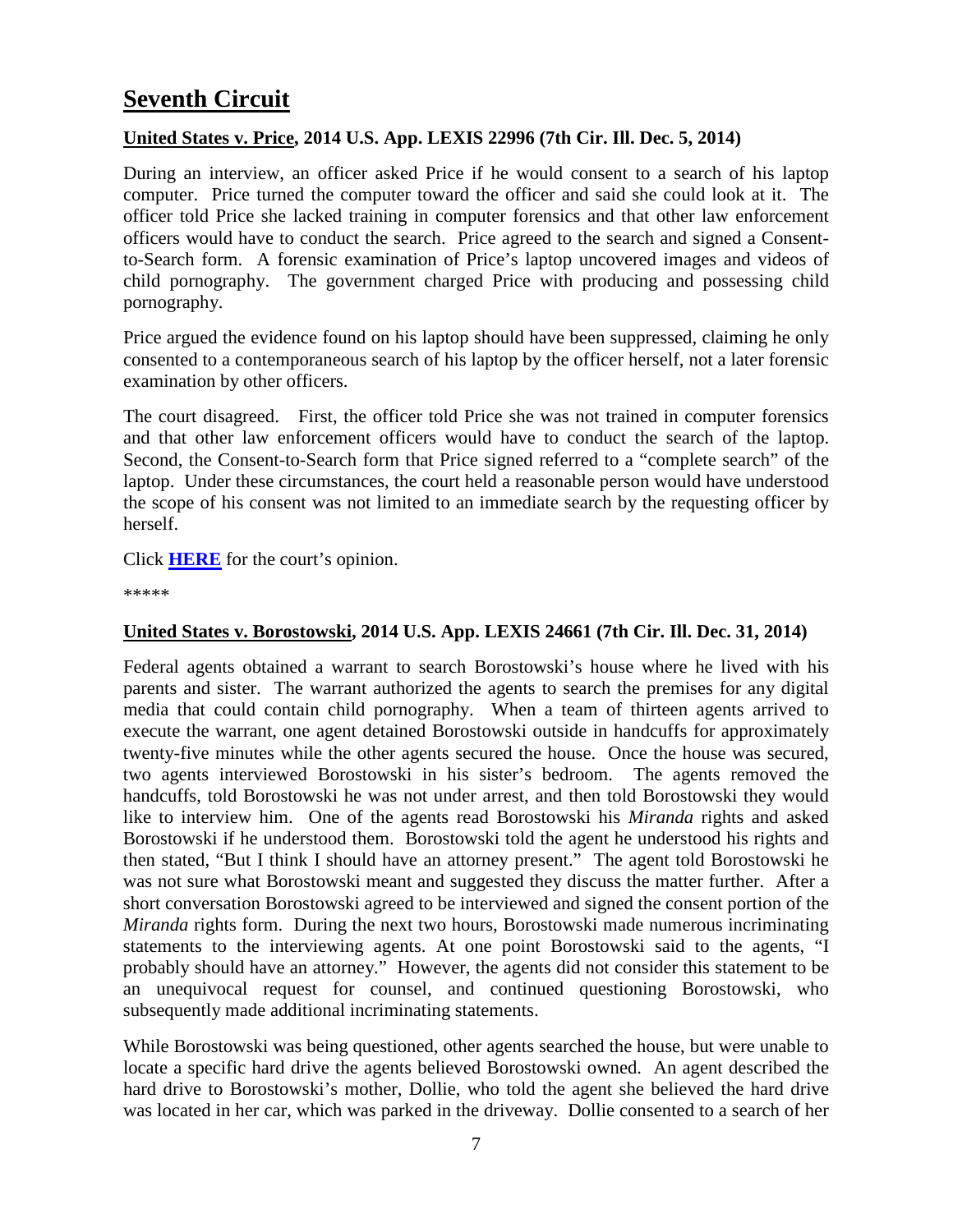car and the agent located the hard drive. A forensic examiner searched the hard drive and determined that it contained child pornography.

Borostowski was charged with several counts of possession and distribution of child pornography.

Borostowski argued the incriminating statements he made to the agents should have been suppressed because the agents violated his *Miranda* rights when they continued to question him after he invoked his right to counsel. The district court held Borostowski was not in custody for *Miranda* purposes when the agents interviewed him; therefore, the agents were not required to inform Borostowski of his *Miranda* rights. As a result, the court declined to consider whether any of Borostowski's comments to the agents were unequivocal invocations of his right to counsel.

On appeal, Borostowski argued the district court incorrectly held that he was in not custody for *Miranda* purposes during the interview.

The court of appeals agreed, holding that under the circumstances, a reasonable person in Borostowski's position would not have felt free to end the interview with the agents and leave the house. As a result, the court remanded the case to the district court so it could determine whether and when Borostowski ever unequivocally invoked his right to counsel. The court stated that if the district court determined that Borostowski invoked his right to counsel, then any statements Borostowski made from that point forward would be suppressed.

Borostowski also argued the agents violated the *Fourth Amendment* when they searched Dollie's car, because her car was not listed on the warrant. Additionally, Borostowski claimed Dollie did not have authority to consent to the search of the contents of the hard drive located in her car.

The court disagreed, holding the search of the hard drive was lawful based on the combination of Dollie's consent to search her car and the search warrant. Although Dollie's car was not included in the warrant, the court found it was essentially a "closed container" the agents located on the premises. Dollie's consent authorized the agents to open that "closed container" and seize the hard drive. Once the agents lawfully retrieved the hard drive from the car, the court held the agents were authorized to search it under the authority of the search warrant.

Click **[HERE](http://cases.justia.com/federal/appellate-courts/ca7/13-3811/13-3811-2014-12-31.pdf?ts=1420059677)** for the court's opinion.

\*\*\*\*\*

## <span id="page-7-0"></span>**Eighth Circuit**

#### <span id="page-7-1"></span>**United States v. Mohr, 2014 U.S. App. LEXIS 22789 (8th Cir. Iowa Dec. 4, 2014)**

Mohr agreed to be interviewed by officers regarding his contact with a minor. Prior to the interview Mohr signed a waiver of his *Miranda* rights; however, as he was walking to the interview room, Mohr asked his probation officer, "Should I get a lawyer at this time? . . . I think I should get one." Once inside the interview room, the officers asked Mohr for his permission to record the interview to which Mohr replied, "I want my lawyer. . . . If you want this recorded I want my lawyer present." The officers continued the interview but did not record it. Based in part on statements he made to the officers, the government indicted Mohr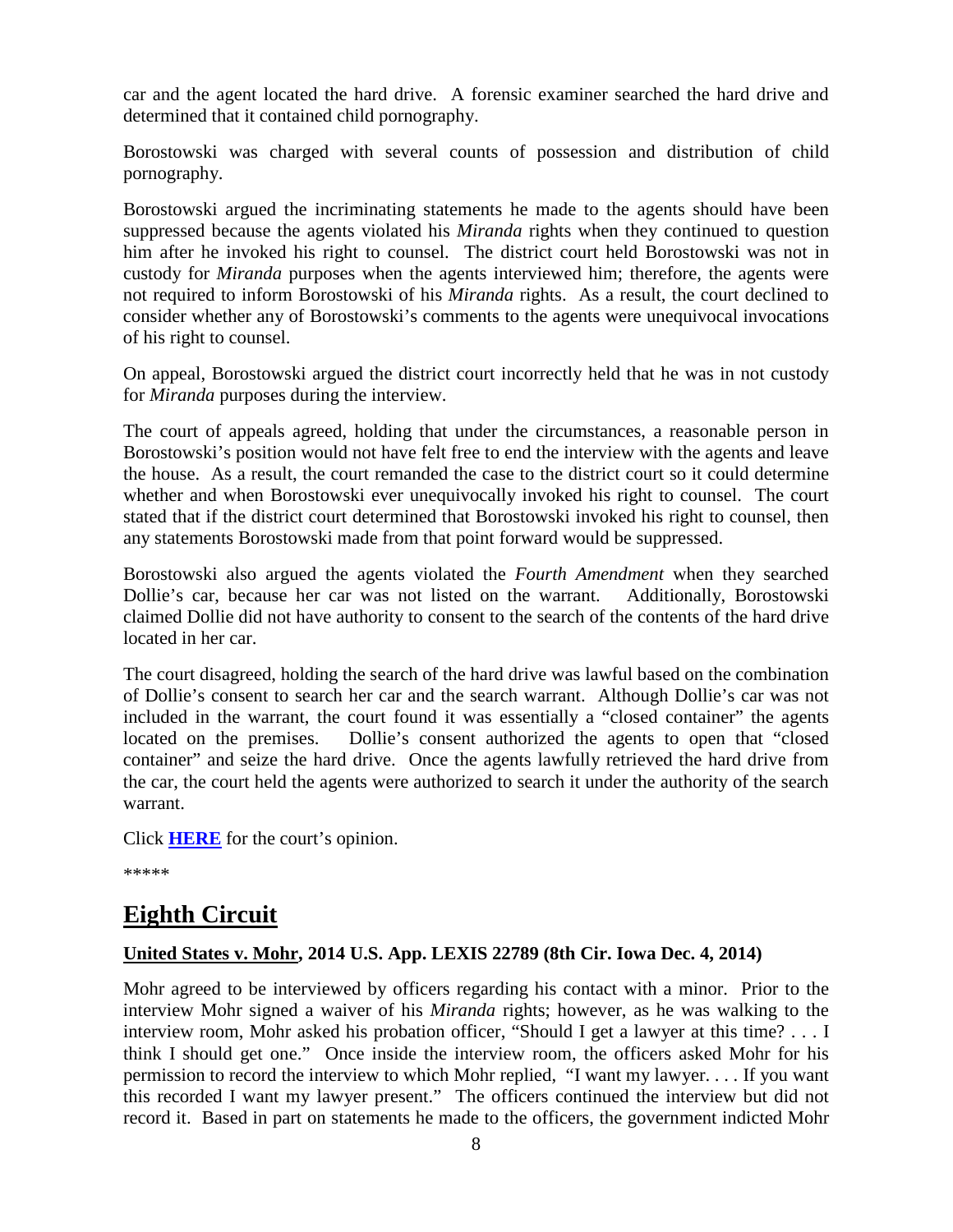for sexual exploitation of a child and attempting to entice a minor to engage in illicit sexual activities.

Mohr filed a motion to suppress the statements he made during the interview, claiming that on two occasions he invoked his right to counsel under *Miranda*.

The court disagreed. Officers are only required to stop questioning if a suspect's request for an attorney is clear and unambiguous. In this case, the court held Mohr's statement, "I think I should get a lawyer" was not an unequivocal invocation of his right to counsel under *Miranda*.

The court further held Mohr's second request for counsel was conditioned on whether the interview was recorded; therefore, a reasonable officer could have understood Mohr's statement to mean he was only requesting a lawyer if the interview was going to be recorded. Because the officers did not record the interview, the court concluded Mohr's condition for requiring counsel was not met. Consequently, Mohr's statement was not sufficient to invoke his right to counsel under *Miranda*.

Click **[HERE](http://cases.justia.com/federal/appellate-courts/ca8/14-1675/14-1675-2014-12-04.pdf?ts=1417708910)** for the court's opinion.

\*\*\*\*\*

#### <span id="page-8-0"></span>**Reeves v. King, 2014 U.S. App. LEXIS 23577 (8th Cir. Ark. Dec. 16, 2014)**

Reeves, an inmate at a state prison, provided information to correctional officers that a prison nurse was bringing contraband into the facility. Later, when Reeves attempted to initiate a conversation with Lieutenant King and another correctional officer, King told Reeves in front of numerous inmates, "Go ahead and snitch to the Major like you did to him on the nurse and he'll get back to you later." The following day, Reeves was transferred to another prison.

Reeves sued King under *42 U.S.C. § 1983* claiming King violated his *Eighth Amendment* rights by calling him a snitch in front of other inmates.

The district court held King was not entitled to qualified immunity, because in the Eighth Circuit, a detention officer violates his duty to protect an inmate by labeling that inmate as a snitch. King appealed.

The *Eighth Amendment* requires prison officials to take reasonable measures to guarantee the safety of the inmates. In addition, Eighth Circuit case law imposes on prison officials a duty to protect prisoners from violence at the hands of other prisoners and to protect prisoners from unreasonable conditions that pose a substantial risk of serious harm. Finally, previous Eighth Circuit case law has held that labeling an inmate a snitch unreasonably subjects the inmate to a substantial risk of harm from other inmates. As a result, the court affirmed the district court, as existing case law at the time of the incident sufficiently gave King fair warning that labeling Reeves a snitch for reporting a nurse who was bringing contraband into the prison would violate Reeves' constitutional right to protection from harm.

Click **[HERE](http://cases.justia.com/federal/appellate-courts/ca8/13-3416/13-3416-2014-12-16.pdf?ts=1418747497)** for the court's opinion.

\*\*\*\*\*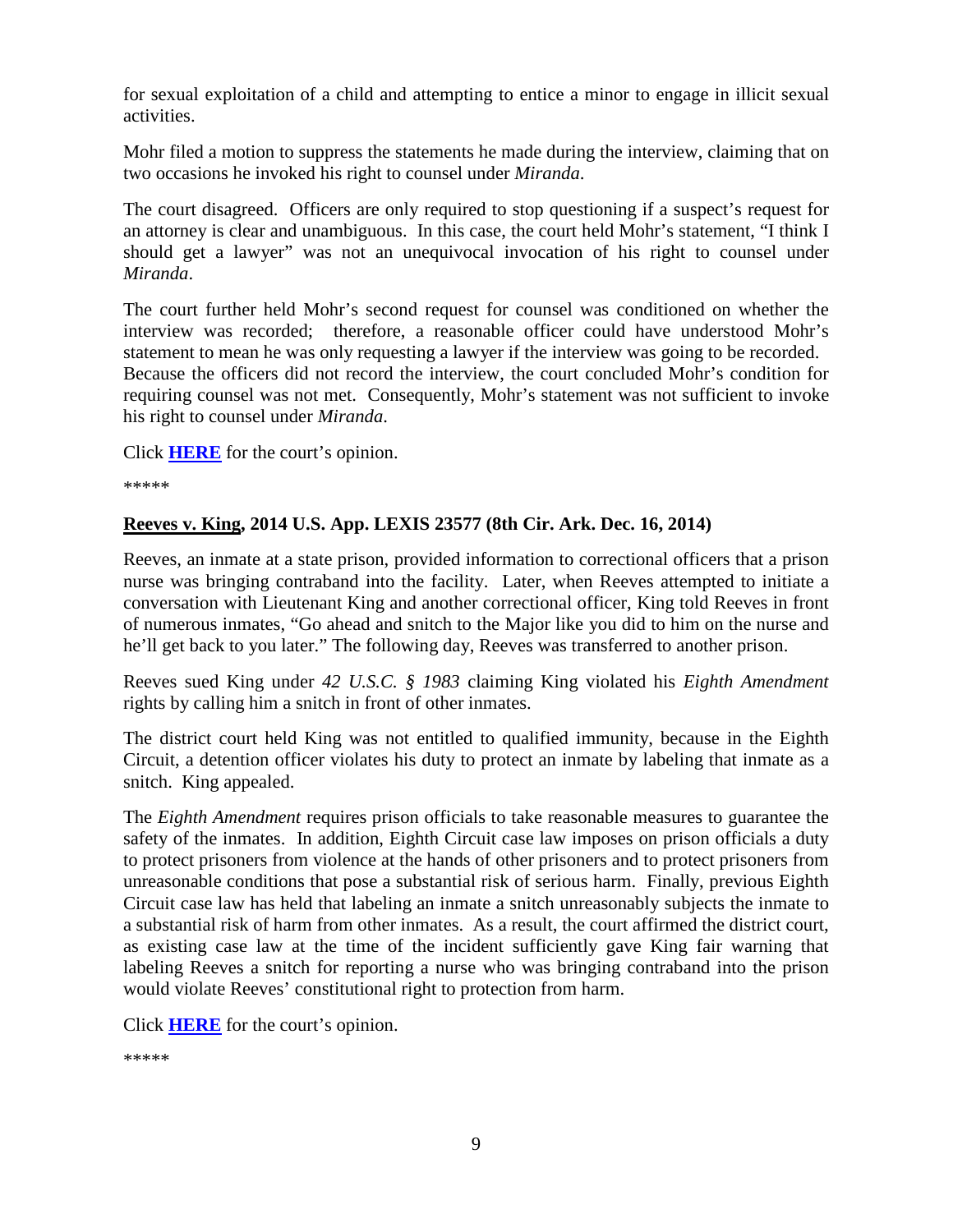#### <span id="page-9-0"></span>**United States v. Daniels, 2014 U.S. App. LEXIS 24556 (8th Cir. Minn. Dec. 30, 2014)**

Police officers arrested Daniels for his involvement in a shooting. Before questioning Daniels, an officer informed Daniels of his *Miranda* rights. Daniels initialed the *Miranda*  advisories indicating he understood his rights and signed the *Miranda* waiver form. Daniels, who was alert and responsive to the officer's questions, told the officer he shot a handgun into the air the prior evening.

The government charged Daniels with being a felon in possession of a firearm. At trial, the government submitted as evidence an audio recording of the interview and the *Miranda*  waiver form signed and initialed by Daniels. The jury convicted Daniels.

On appeal, Daniels argued the district court should have suppressed his incriminating statements. Daniels argued his waiver of his *Miranda* rights and subsequent statements to the officer were not given voluntarily due to the combination of his intoxicated and fatigued state, as well as the officer's coercive tactics.

The court disagreed. The court found that Daniels was coherent, responsive, and alert during the interview and expressed no outward manifestations that would suggest his *Miranda* waiver or subsequent statements were involuntary. During the brief interview, Daniels answered the officer's questions coherently and intelligibly. In addition, Daniels never told the officers that he was confused, tired or intoxicated, nor did his actions or words suggest that he felt compelled to speak to the officers against his will. Finally, there was no indication of coercion, threats or promises by the officer that would overbear Daniel's will during any portion of the interview.

Click **[HERE](http://cases.justia.com/federal/appellate-courts/ca8/13-3481/13-3481-2014-12-30.pdf?ts=1419957081)** for the court's opinion.

\*\*\*\*\*

# **Ninth Circuit**

#### <span id="page-9-1"></span>**United States v. Camou, 2014 U.S. App. LEXIS 23347 (9th Cir. Cal. Dec. 11, 2014)**

In 2009, United States Border Patrol Agents arrested Camou at an inspection checkpoint and charged him with alien smuggling. At the time of his arrest, the agents also seized Camou's truck and cell phone, which was located in the cab of the truck. Approximately one hour and twenty minutes after Camou's arrest, an agent searched Camou's cell phone looking for evidence of "known smuggling organizations and information related to the case." The agent did not claim the search of Camou's cell phone was necessary to prevent the destruction of evidence or to ensure officer safety. The agent searched the call logs as well as the folders containing videos and pictures. While scrolling through Camou's cell phone, the officer saw what he believed to be images of child pornography. The agent stopped his search and contacted the FBI to pursue child pornography charges against Camou.

Several days later, the FBI executed a warrant to search Camou's cell phone and discovered several hundred images of child pornography. The government indicted Camou for possession of child pornography.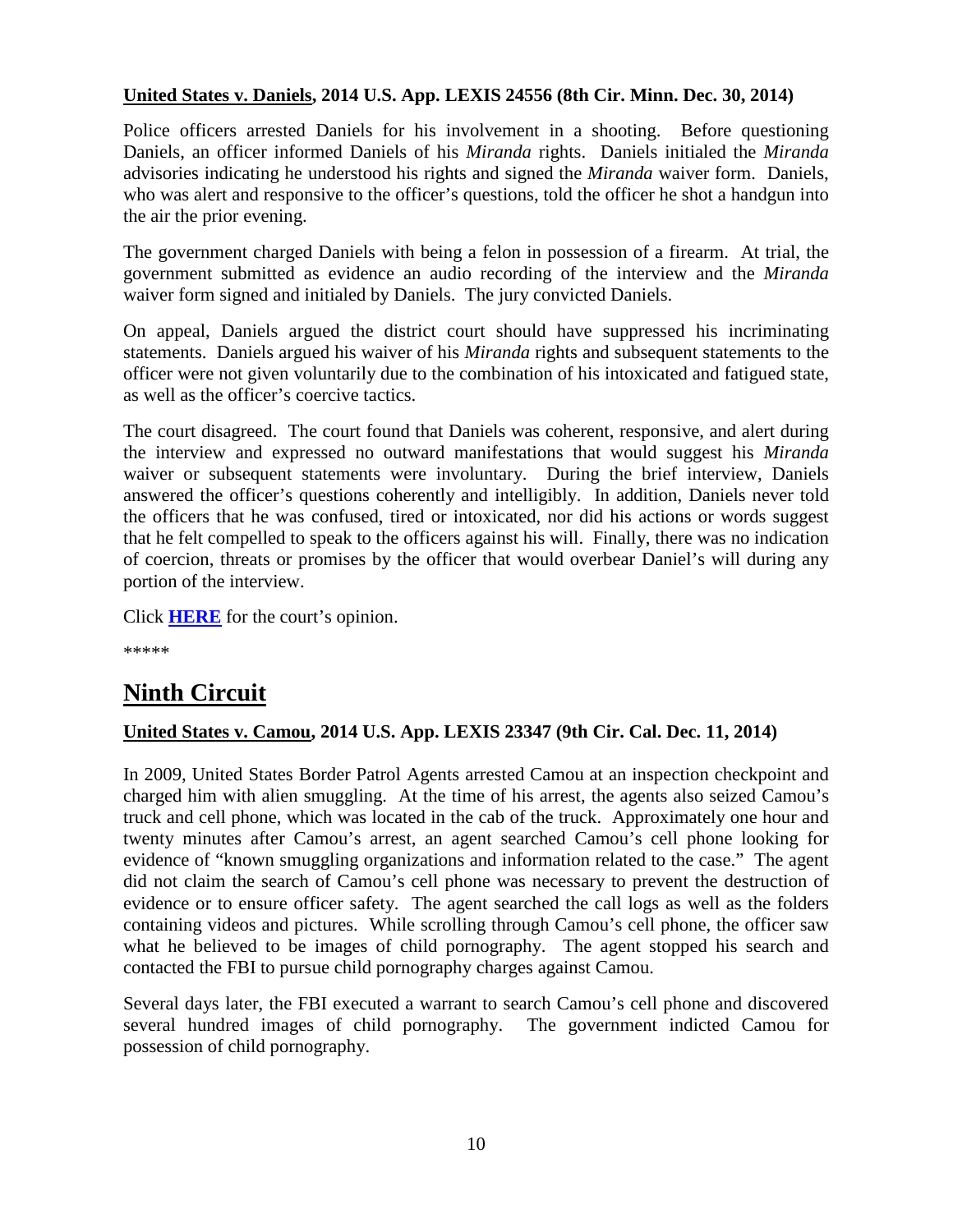Camou moved to suppress the child pornography images found in his cell phone, arguing the initial warrantless search of his cell phone by the Border Patrol agent violated the *Fourth Amendment*.

The court agreed, holding the agent's warrantless search of Camou's cell phone was not a valid search incident to arrest, and no other exceptions to the *Fourth Amendment's* warrant requirement applied.

First, one of the requirements of a valid search incident to arrest is the search must be "roughly contemporaneous" with the arrest. In this case, the court held the agent's search of Camou's cell phone, one hour and twenty minutes after arrest, was too far removed in time from Camou's arrest to be incident to that arrest. Second, the court found a string of intervening acts occurred between Camou's arrest and the search of his cell phone that indicated the arrest was over. For example, Camou was restrained in handcuffs, removed from the checkpoint area to a security office, processed, and interviewed. In addition, the cell phone was moved from the site of the arrest to the security office. The passage of time along with these intervening events led the court to conclude the search of the cell phone was not roughly contemporaneous with the arrest and, therefore was not a search incident to arrest.

The court further held exigent circumstances did not exist that would have allowed the agent to search Camou's phone without a warrant. The search occurred one hour and twenty minutes after Camou's arrest and the agent did not testify that he believed an immediate search of Camou's phone was necessary to prevent the loss of recent call data. The court added, even had an exigency existed, the agent would have been limited to searching the phone's contact list and call logs. The agent exceeded the scope of any possible exigency by extending the search beyond the call logs to examine the phone's videos and photographs.

Finally, the court held the automobile exception to the *Fourth Amendment's* warrant requirement did not apply. Under the automobile exception, officers may search a vehicle and any containers found inside the vehicle if they have probable cause. However, the court held that cell phones are not containers for purposes of the automobile exception. The court commented that, "today's cell phones are unlike any of the container examples the Supreme Court has provided in the vehicle context," such as luggage, boxes, bags, clothing, consoles, glove compartments or any other item or area that is capable of concealing another object." The court added, if cell phones were considered containers under the automobile exception, "officers would often be able to sift through all of the data on cell phones found in vehicles because they would not be restrained by any limitations of exigency or relevance to a specific crime."

Click **[HERE](http://cases.justia.com/federal/appellate-courts/ca9/12-50598/12-50598-2014-12-11.pdf?ts=1418320851)** for the court's opinion.

\*\*\*\*\*

# **Tenth Circuit**

#### <span id="page-10-0"></span>**United States v. Hood, 2014 U.S. App. LEXIS 24239 (10th Cir. Okla. Dec. 17, 2014)**

Officers suspected Milton was involved in a string of burglaries. The officers went to Milton's apartment complex, located in a high-crime area of the city, and learned that Milton lived in apartment 108. After knocking and identifying themselves, the officers heard noise coming from inside the apartment, but no one answered the door. After a few minutes, the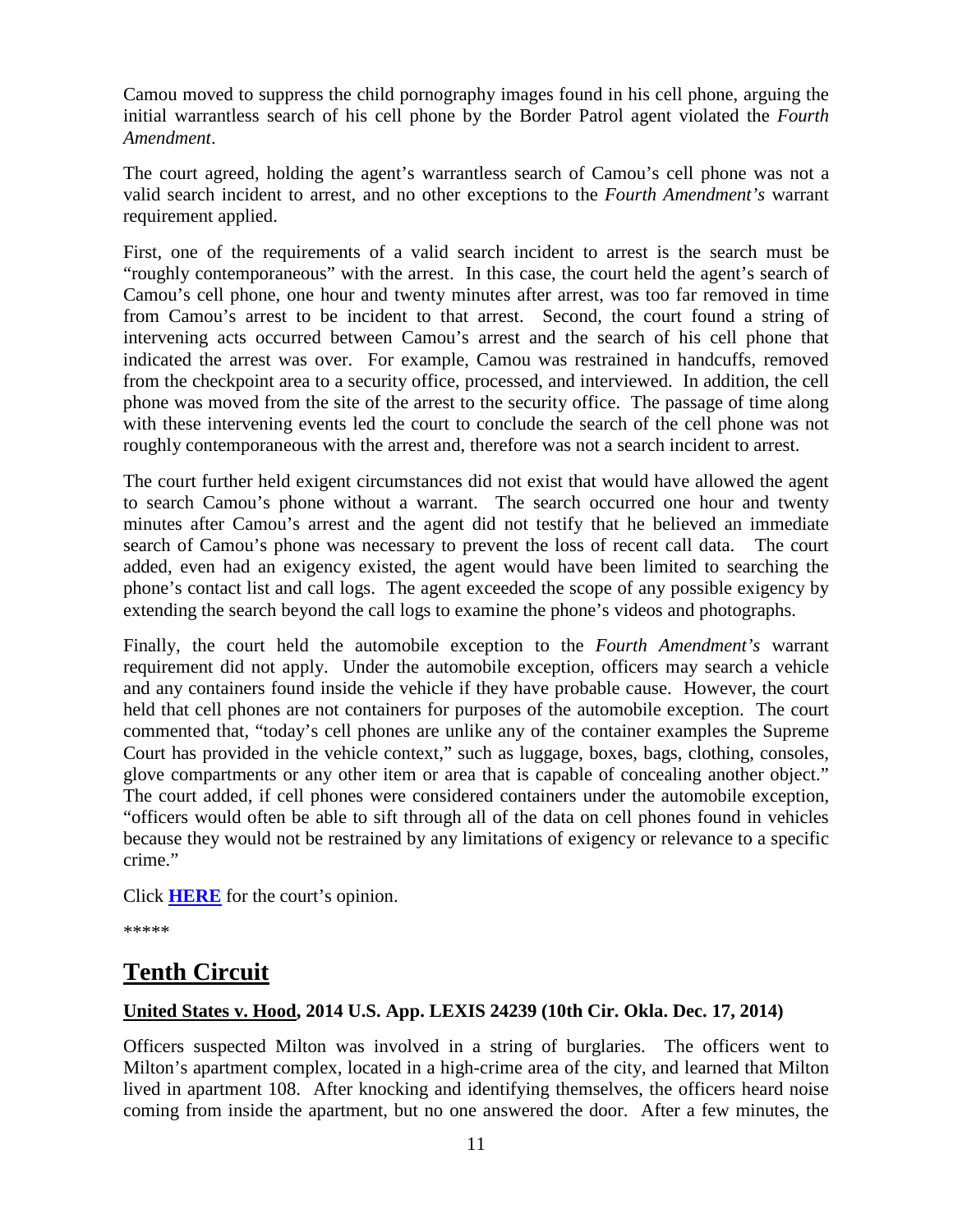officers walked over to the apartment complex's parking lot to inspect a car they suspected belonged to Milton. While the officers were in the parking lot, a resident shouted to them that someone was running from apartment 108. Two officers ran back to the complex and encountered a man, later identified as Hood. When the officers saw Hood, he was facing a corner of the building with his back toward the officers. Although it was an unseasonably warm day, Hood was wearing a winter jacket and making motions as if he was trying to remove something from his inside jacket pocket. Believing that Hood might be reaching for a weapon, the officers drew their firearms and ordered Hood to the ground. Hood went to the ground, but he still appeared to be grasping for something inside his jacket. When one of the officers asked Hood if he had a firearm underneath him, Hood replied, "I don't know." The officers handcuffed and frisked Hood, removing a pistol from the right inside pocket of Hood's jacket.

The government indicted Hood for being a felon in possession of a firearm.

Hood filed a motion to suppress the pistol seized from his jacket, arguing the officers did not have reasonable suspicion to stop and frisk him. Additionally, Hood argued the officers' use of force during the stop was unreasonable.

The court disagreed. First, the officers were investigating a burglary in a high-crime area. Second, a resident of the apartment complex alerted the officers that a person was running from the apartment where their suspect lived. Third, when the officers confronted Hood he was wearing a winter jacket, despite the warm day. Fourth, the officers saw Hood fumbling in his jacket pockets, which they believed might indicate he was attempting to remove a weapon. Under these circumstances, the court concluded the officers were justified in drawing their firearms and ordering Hood to the ground.

In addition, once Hood failed to fully comply with the officers' commands, and told the officers he did not know whether he had a firearm in his jacket, the officers were justified in handcuffing and frisking him to determine whether he was armed.

Click **[HERE](http://cases.justia.com/federal/appellate-courts/ca10/13-6182/13-6182-2014-12-17.pdf?ts=1418835718)** for the court's opinion.

\*\*\*\*\*

#### <span id="page-11-0"></span>**United States v. Denson, 2014 U.S. App. LEXIS 24616 (10th Cir. Kan. Dec. 30, 2014)**

Officers went to Denson's house to serve an outstanding warrant for his arrest after Denson stopped reporting to his probation officer. After using a handheld Doppler radar device and developing other evidence, the officers believed Denson was inside the house. The officers entered the house and arrested Denson. While conducting a protective sweep, officers saw several firearms in a closet and seized them. The government indicted Denson for possession of a firearm by a convicted felon.

First, Denson argued the district court should have suppressed the firearms the officers seized from his house.

The court disagreed. An arrest warrant implicitly carries with it the limited authority to enter a dwelling in which the suspect lives when there is reason to believe the suspect is inside. In this case, the court held the officers established that Denson was inside the house when they entered. First, Denson had recently opened a utility account for the house and as far as the officers knew, Denson did not have another residence. Second, the officers knew Denson had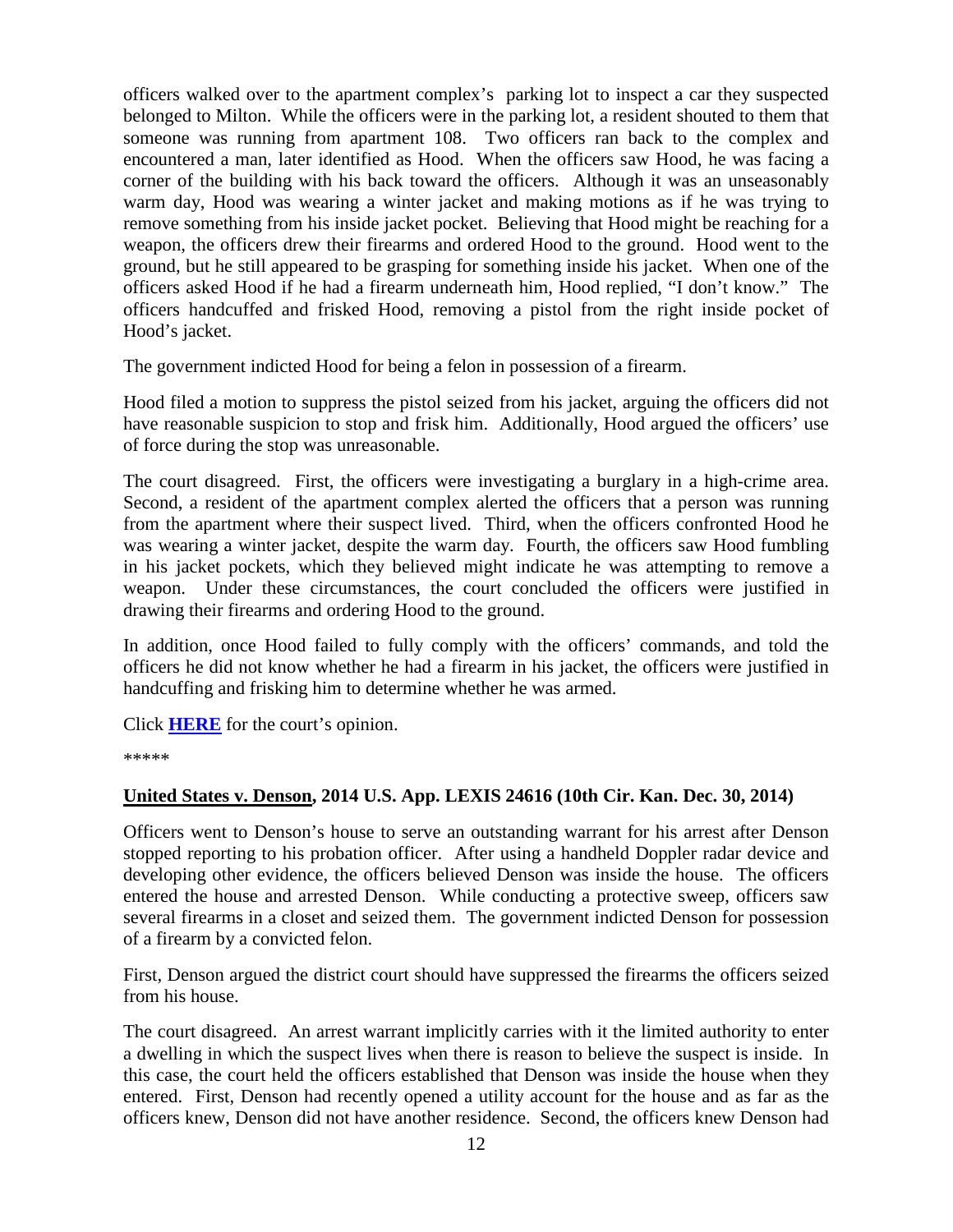not reported any earnings, which suggested Denson did not work and might be home at 8:30 a.m. on a weekday. Third, Denson had absconded and was hiding from law enforcement. Fourth, the electric meter on the house appeared to be running very fast, an indication that someone might be inside using electrical devices.

The court declined to rule on whether the officers' use of the Doppler radar device violated the *Fourth Amendment*. The court found that based on the facts outlined above, the officers independently established Denson was inside the house. However, the court cautioned that the government's warrantless use of such a powerful tool to search inside homes poses grave *Fourth Amendment* questions.

Second, Denson argued the officers discovered the firearms as the result of an unlawful protective sweep.

The court disagreed. The officers knew Denson was a fugitive with a history of violent crime. In addition, the officers knew Denson was a gang member with violent associates. Finally, the officers knew a second person lived in Denson's house who was wanted on an outstanding warrant. Based on these facts, the court concluded it was reasonable for the officers to believe Denson might not be alone in the house and that anyone else inside could be dangerous.

Finally, Denson argued the officers unlawfully seized the firearms they found in the closet. Denson claimed at the time of the search, the officers could not exclude the possibility the guns belonged to the other resident of the home and not him.

Again, the court disagreed. A convicted felon, such as Denson, violates federal law by actually or constructively possessing firearms. A felon constructively possesses a firearm if he "knowingly holds the power to exercise or control over them." In this case, Denson listed himself with the utility company as the primary account holder and the officers found the firearms in an unlocked closet that could be accessed by either Denson or the other resident. As a result, the court held when the officers found the firearms, they could reasonably believe the guns were accessible to Denson; therefore, he constructively possessed them.

Click **[HERE](http://cases.justia.com/federal/appellate-courts/ca10/13-3329/13-3329-2014-12-30.pdf?ts=1419958929)** for the court's opinion.

\*\*\*\*\*

# **Eleventh Circuit**

#### <span id="page-12-0"></span>**United States v. Baldwin, 2014 U.S. App. LEXIS 23744 (11th Cir. Fla. Dec. 17, 2014)**

During a traffic stop, an officer saw mail from the IRS not addressed to Baldwin or the other passenger in the vehicle, debit cards not in their names, and currency in plain view. Believing he had probable cause to believe Baldwin's vehicle contained evidence of identity theft and tax fraud, the officer conducted a warrantless search of the vehicle. The officer searched a duffel bag located in the vehicle, which contained evidence related to identity theft and tax fraud. The government indicted Baldwin on a variety of criminal offenses.

Baldwin argued the officers were required to obtain a warrant before they searched a duffel bag found in the vehicle.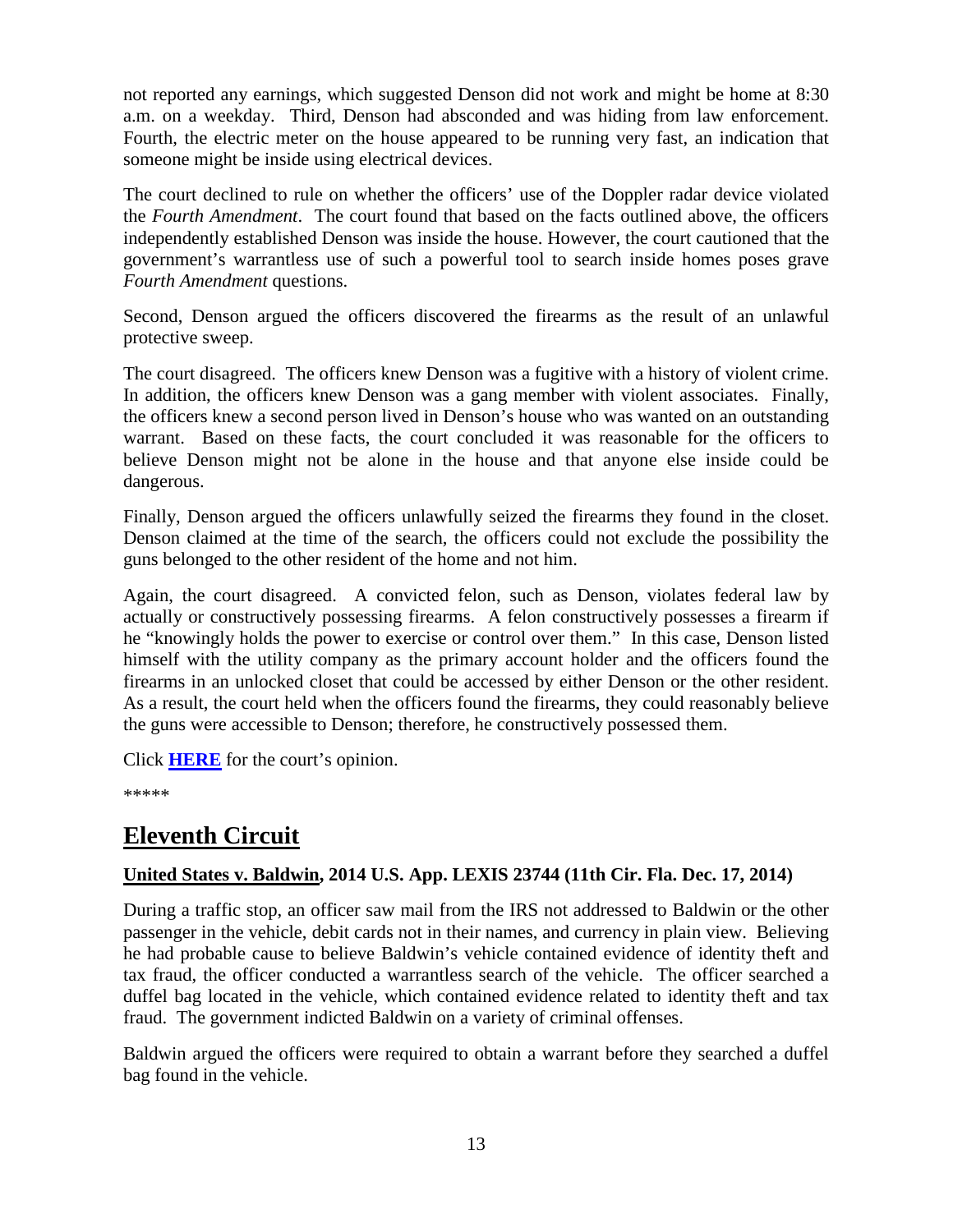The court disagreed. Once officers establish probable cause to search a vehicle, the officers may search all parts of the vehicle and any containers within it where the item for which they are looking might be found. In this case, the officer established probable cause to search Baldwin's vehicle based on the items he saw in plain view during the traffic stop. As a result, the officer was not required to obtain a warrant before he searched the duffel bag located in Baldwin's vehicle.

Click **[HERE](http://cases.justia.com/federal/appellate-courts/ca11/13-12973/13-12973-2014-12-17.pdf?ts=1418851865)** for the court's opinion.

\*\*\*\*\*

# **District of Columbia Circuit**

#### <span id="page-13-0"></span>**United States v. Williams, 2014 U.S. App. LEXIS 22648 (D.C. Cir. Dec. 2, 2014)**

On October 21, 2011 two police officers were conducting surveillance on a suspected drug house. One of the officers testified that he saw Williams walk out of the house, get into a car and drive away without putting on his seatbelt. The officers followed Williams in their patrol car and eventually conducted a traffic stop. As the officers approached the car, they saw Williams remove something from his jacket pocket and place it in the center console. After arresting Williams for driving without a license, the officers searched the center console and found marijuana and cocaine.

On February 1, 2012, Williams drove to the police department where he was arrested on an outstanding bench warrant. When police officers identified a car parked outside the police station as belonging to Williams, the officers approached it. The officers smelled a strong odor of marijuana coming from the car and called in a drug-sniffing dog. After the dog alerted for the presence of drugs, officers searched Williams' car and found crack cocaine and marijuana inside.

The government charged Williams with several drug related offenses. Williams moved to suppress the evidence seized by the officers on October 21 and February 1.

Concerning the October 21 stop, Williams testified he was wearing his seatbelt and the district court found his testimony to be credible. The court also found, however, that the officer credibly testified that he saw Williams driving with an unbuckled seatbelt. The court held that even if Williams was wearing his seatbelt, it was objectively reasonable for the officer to believe that he saw Williams driving without his seatbelt. As a result, the court held the officer had probable cause to conduct the October 21 traffic stop, which led to the discovery of the drugs in center console.

Williams argued the warrantless search of his car on February 1 was not valid under the automobile exception to the *Fourth Amendment's* warrant requirement. Under the automobile exception, if a car is readily mobile and probable cause exists to believe it contains contraband, police officers are allowed to search the car without a warrant. Williams claimed the automobile exception did not apply because at the time of the search, his car was not readily mobile to him because it was parked and he was under arrest.

The court disagreed. All that is required for an automobile to be readily mobile under the automobile exception is that the car is "readily capable" of being used. It does not matter if the car, its occupants or both are in police custody. In this case, Williams' car was readily